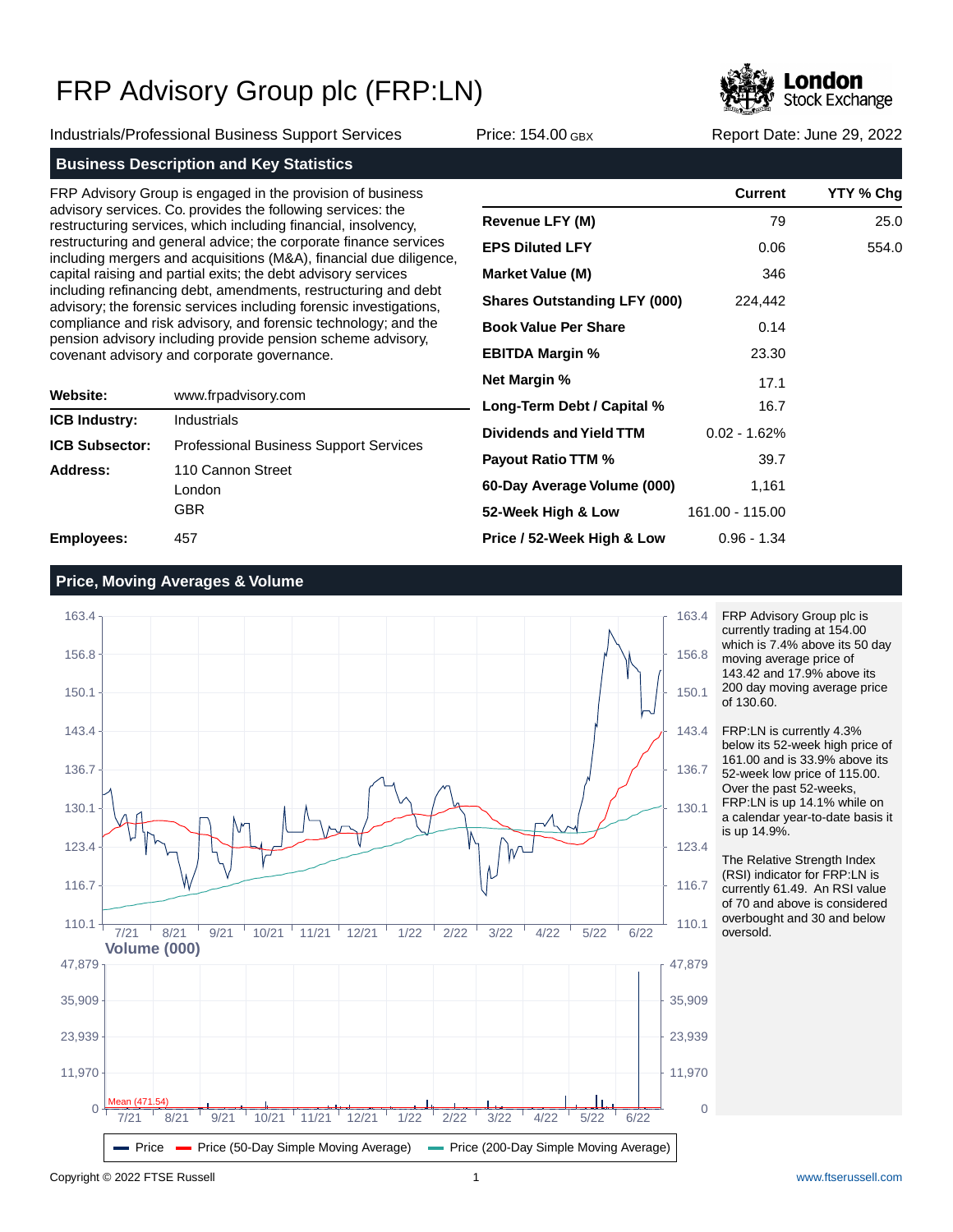

Industrials/Professional Business Support Services Price: 154.00 GBX Report Date: June 29, 2022

### **Price Performance, Technical Indicators & Risk Metrics**

| <b>Price Performance</b> | % Change | <b>Difference</b><br><b>vs FTSE 350</b> | <b>Technical Indicators</b>          |        |
|--------------------------|----------|-----------------------------------------|--------------------------------------|--------|
| 1-Day $%$                | 0.00     | 0.37                                    | 50-Day Average Price                 | 143.42 |
| 1-Week %                 | 5.12     | 2.33                                    | Price / 50-Day Average               | 1.07   |
| 4-Week %                 | $-3.14$  | 1.20                                    | 200-Day Average Price                | 130.60 |
| 52-Week %                | 14.07    | 14.83                                   | Price / 200-Day Average              | 1.18   |
| Quarter-to-Date %        | 25.71    | 29.58                                   | <b>RSI - Relative Strength Index</b> | 61.49  |
| Year-to-Date %           | 14.93    | 19.06                                   | <b>Risk Metrics</b>                  |        |
| Last Month %             | 24.80    | 24.31                                   | <b>Price Volatility</b>              | 4.39   |
| Last Quarter %           | $-8.58$  | -8.31                                   | <b>Sharpe Ratio</b>                  |        |
| Last Calendar Year %     | 20.72    |                                         | 6.36 Sortino Ratio                   |        |

### **5-Year Price Performance vs. FTSE 350**

## **FRP Advisory Group plc**<br> **FTSE 350 Index**<br> **Current: 0.99 CAGR: -0.1%**<br>
Current: 0.99 CAGR: -0.1%



**FTSE 350 Index Current: 0.99 CAGR: -0.1%**

Over the past five years, FRP Advisory Group plc's stock price is up 92.5% which is 93.0% above the FTSE 350 Index performance of -0.5% over the same period. FRP Advisory Group plc's cumulative annualized growth rate (CAGR) over the five year period has been 32.7% while that of the FTSE 350 Index has been -0.1%.

Over the past year, FRP Advisory Group plc's stock price performance of 14.1% has outperformed that of the FTSE 350 Index by 14.8%. On a year-to-date basis, FRP Advisory Group plc's stock price performance of 14.9% has outperformed the FTSE 350 Index by 19.1%.

Over the past week, FRP Advisory Group plc's stock price performance of 5.1% has outperformed that of the FTSE 350 Index by 2.3%.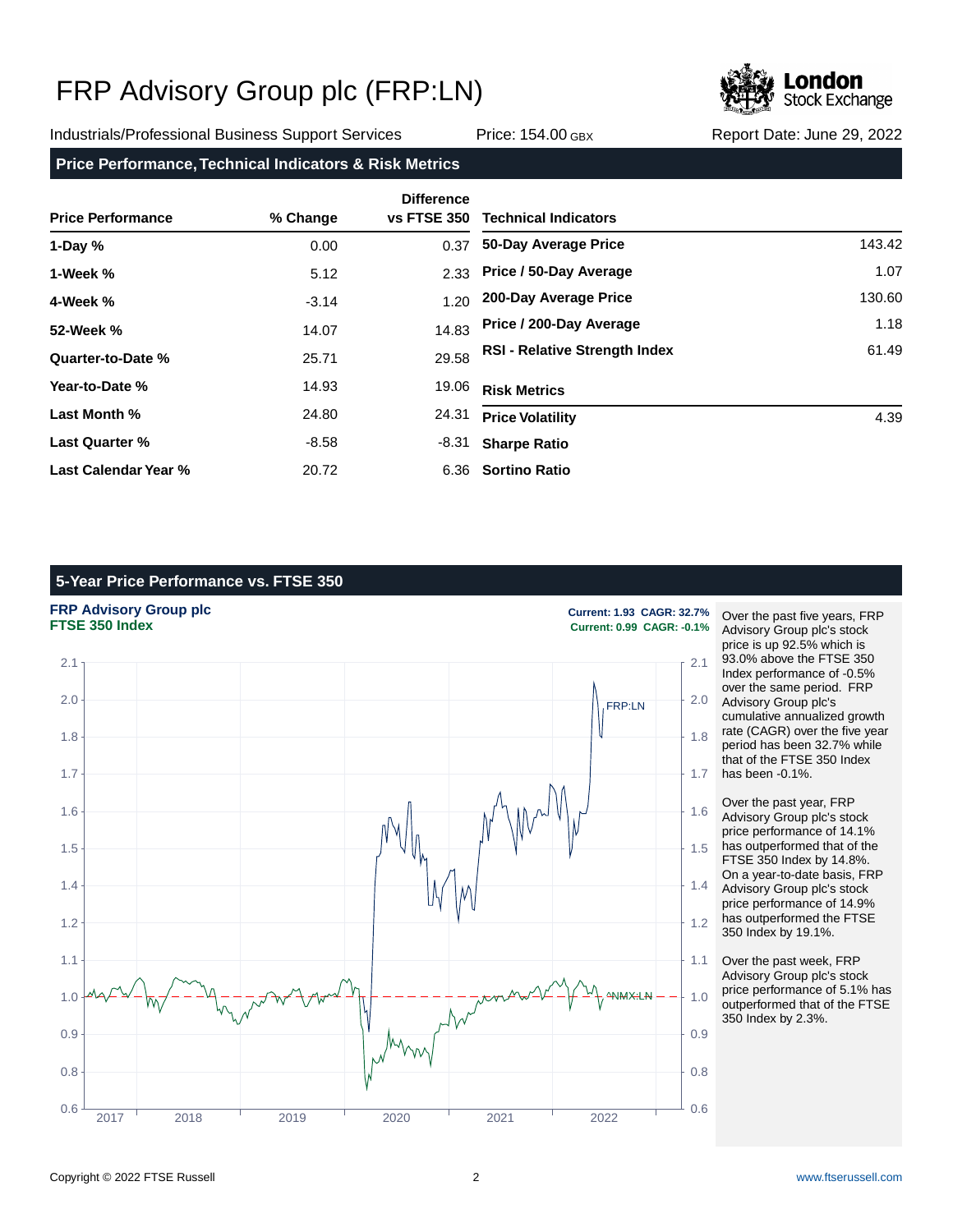

Industrials/Professional Business Support Services Price: 154.00 GBX Report Date: June 29, 2022

**Growth and Profitability Metrics**

| <b>Historical Growth</b>      | 3-Year | 5-Year | 10-Year Profitability      | <b>Current</b> | 5-Year<br>Average | 10-Year<br>Average |
|-------------------------------|--------|--------|----------------------------|----------------|-------------------|--------------------|
| Revenues %                    |        |        | Gross Margin %             |                |                   |                    |
| <b>Revenues Per Share %</b>   |        |        | <b>EBITDA Margin %</b>     | 23.3           |                   |                    |
| <b>EBITDA %</b>               |        |        | <b>Pre-Tax Margin %</b>    | 21.0           |                   |                    |
| <b>EPS Diluted %</b>          |        |        | <b>Net Margin %</b>        | 17.1           |                   |                    |
| Free Cash Flow %              |        |        | <b>Return on Equity %</b>  | 53.7           |                   |                    |
| <b>Cash from Operations %</b> |        |        | <b>Return on Capital %</b> | 49.4           |                   |                    |
| <b>Book Value %</b>           |        |        | Return on Assets %         | 20.2           |                   |                    |



Copyright © 2022 FTSE Russell 3 [www.ftserussell.com](http://www.ftserussell.com)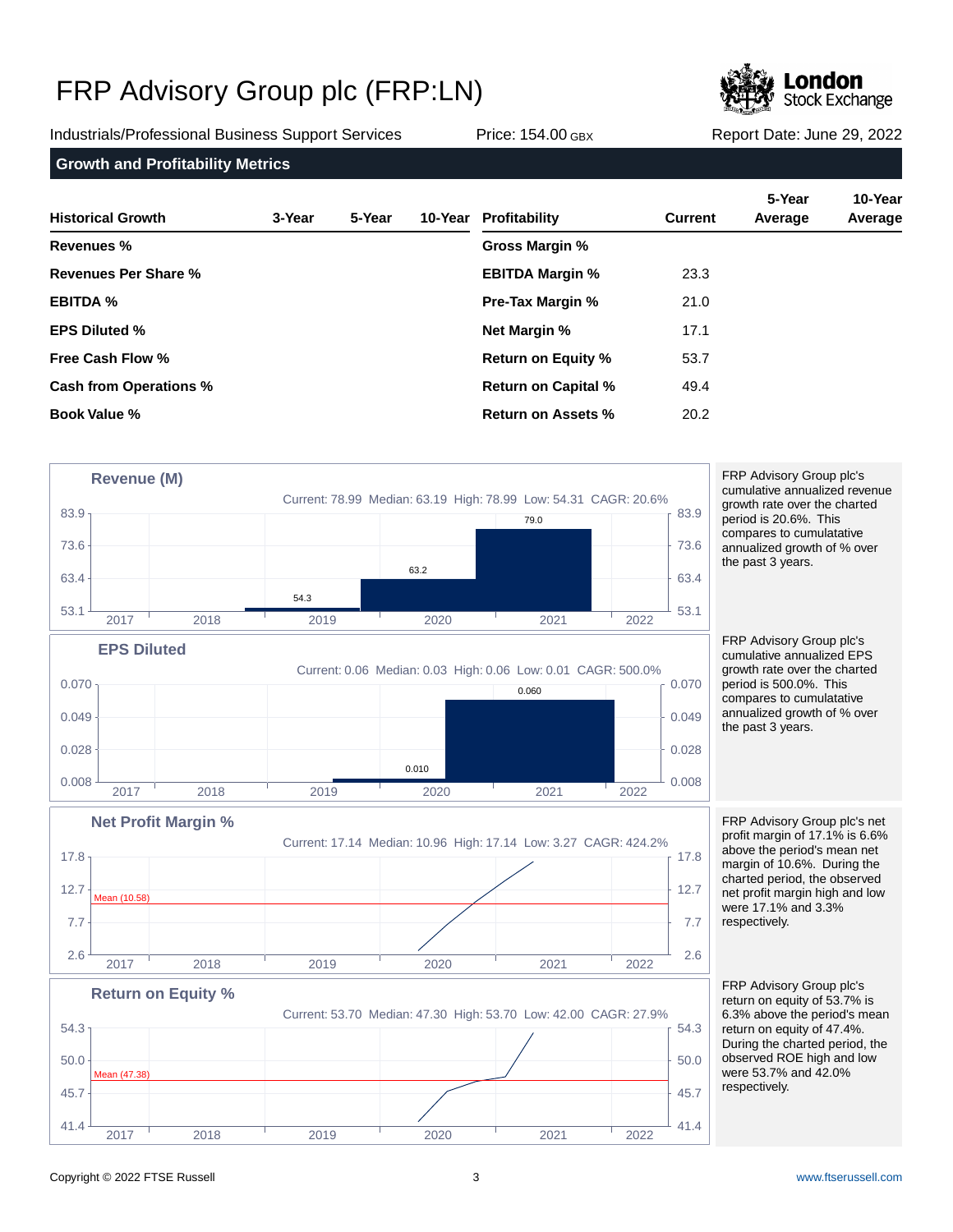

Industrials/Professional Business Support Services Price: 154.00 GBX Report Date: June 29, 2022

| <b>Valuation Metrics</b>           |                |                         |                          |                                  |                |                         |                   |
|------------------------------------|----------------|-------------------------|--------------------------|----------------------------------|----------------|-------------------------|-------------------|
|                                    | <b>Current</b> | 5-Year<br><b>Median</b> | 10-Year<br><b>Median</b> |                                  | <b>Current</b> | 5-Year<br><b>Median</b> | 10-Year<br>Median |
| Price / EPS TTM                    | 27.1           |                         |                          | <b>Earnings Yield %</b>          | 4.43           |                         |                   |
| <b>Price / Sales</b>               | 4.6            |                         |                          | <b>Free Cash Flow Yield %</b>    | 2.63           |                         |                   |
| <b>Price / Operating Cash Flow</b> | 24.3           |                         |                          | Dividend Yield %                 | 1.62           |                         |                   |
| <b>Price / Book Value</b>          | 10.8           |                         |                          | <b>Enterprise Value / EBITDA</b> | 17.9           |                         |                   |



FRP Advisory Group plc is trading at 27.07 times its EPS generated during the latest fiscal year. This multiple is above the historically observed median of 23.60, while high and low observations have been 99.90 and 20.39.

FRP Advisory Group plc is trading at a Price to Sales ratio of 4.64 based on sales generated during the latest fiscal year. This ratio is above the historically observed median ratio of 3.83, while high and low observations have been 4.84 and 3.15.

FRP Advisory Group plc is trading at a Price to Book ratio of 10.81 based on book value at the latest fiscal year end. This ratio is below the historically observed median of 10.93, while high and low observations have been 49.90 and 8.14.

FRP Advisory Group plc has a Free Cash Flow Yield of 2.63% based on free cash flow generated during the latest fiscal year. This value is below the historically observed median yield of 3.03%, while high and low observations have been 3.50 and 0.64.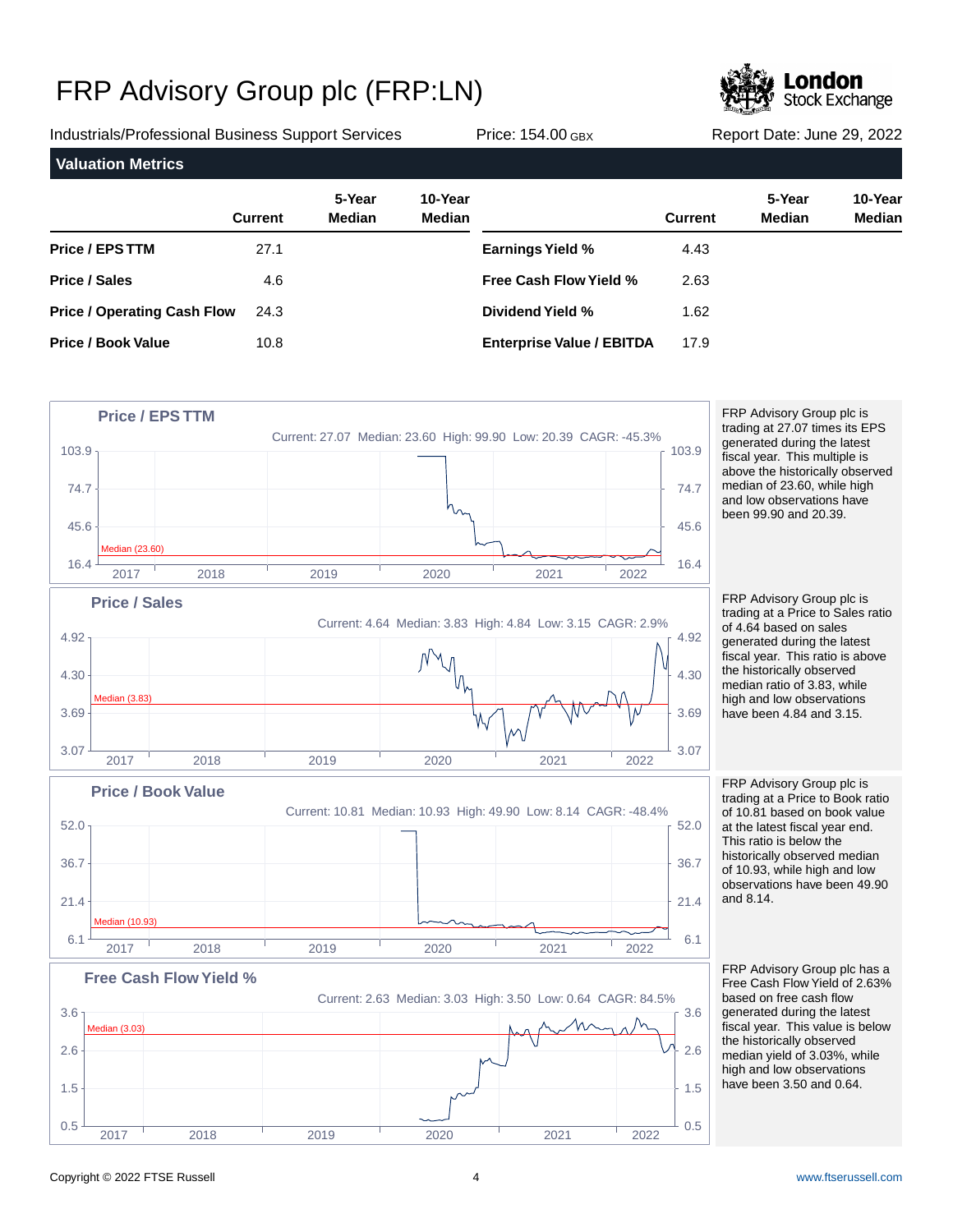

Industrials/Professional Business Support Services Price: 154.00 GBX Report Date: June 29, 2022

| <b>Dividends Data</b> |                         |                    |                           |                 |             |                      |       |
|-----------------------|-------------------------|--------------------|---------------------------|-----------------|-------------|----------------------|-------|
|                       | Dividends Per Share TTM | 0.02               | <b>Payout Ratio TTM %</b> | 39.72%          |             | Dividend Yield TTM % | 1.62% |
| Rate                  | <b>Ex Date</b>          | <b>Record Date</b> | <b>Payment Date</b>       | <b>Currency</b> | <b>Note</b> |                      |       |
| 0.017                 | 30-09-2021              | 01-10-2021         | 29-10-2021                | <b>GBP</b>      |             | <b>FINAL GROSS</b>   |       |
| 0.008                 | 13-05-2021              | 14-05-2021         | 11-06-2021                | <b>GBP</b>      |             | <b>INTERIM GROSS</b> |       |
| 0.016                 | 18-02-2021              | 19-02-2021         | 18-03-2021                | <b>GBP</b>      |             | <b>INTERIM GROSS</b> |       |
| 0.007                 | 22-10-2020              | 23-10-2020         | 13-11-2020                | GBP             |             | <b>GROSS</b>         |       |

### **Dividend Growth and Yield**



FRP Advisory Group plc's trailing 12-month dividend per share is 0.02 and its dividend has grown at a cumulative annualized rate of 0.0% over the charted period. This compares to dividend growth of 10.60% over the past year and cumulative annualized growth of % over the past 3 years.

Current: 1.62 Median: 2.50 High: 3.53 Low: 1.56 CAGR: -7.9% **Dividend Yield TTM %**  $1.46 \frac{1}{1.46 \frac{1}{1.46 \frac{1}{1.46 \frac{1}{1.46 \frac{1}{1.46 \frac{1}{1.46 \frac{1}{1.46 \frac{1}{1.46 \frac{1}{1.46 \frac{1}{1.46 \frac{1}{1.46 \frac{1}{1.46 \frac{1}{1.46 \frac{1}{1.46 \frac{1}{1.46 \frac{1}{1.46 \frac{1}{1.46 \frac{1}{1.46 \frac{1}{1.46 \frac{1}{1.46 \frac{1}{1.46 \frac{1}{1.46 \frac{1}{1.46 \frac{1}{1.46$ 1.82 |  $\lambda$  | 1.82 | 1.82 | 1.82 | 1.82 | 1.82 | 1.82 | 1.82 | 1.82 | 1.82 | 1.82 | 1.82 | 1.82 | 1.82 | 1.82 | 1.82 | 1.82 | 1.82 | 1.82 | 1.82 | 1.82 | 1.82 | 1.82 | 1.82 | 1.82 | 1.82 | 1.82 | 1.82 | 1.82 | 1.82 | 1.82 2.18  $\pm$  2.18 2.55  $\sim$  2.55 2.91  $\uparrow$  2.91  $3.27 + 3.27$  $3.63$  and  $1$  and  $1$  and  $1$  and  $1$  and  $1$  and  $1$  and  $1$  and  $1$  and  $1$  and  $1$  and  $1$  and  $1$  and  $1$  and  $1$  and  $1$  and  $1$  and  $1$  and  $1$  and  $1$  and  $1$  and  $1$  and  $1$  and  $1$  and  $1$  and  $1$  and  $1$  and  $1$ 2017 2018 2019 2020 2021 2022

FRP Advisory Group plc's current dividend yield is 1.62% based on trailing 12 month dividends. The current yield is below the historically observed median of 2.50% and, over the charted time period, the observed high yield has been 3.53% and the observed low yield has been 1.56%.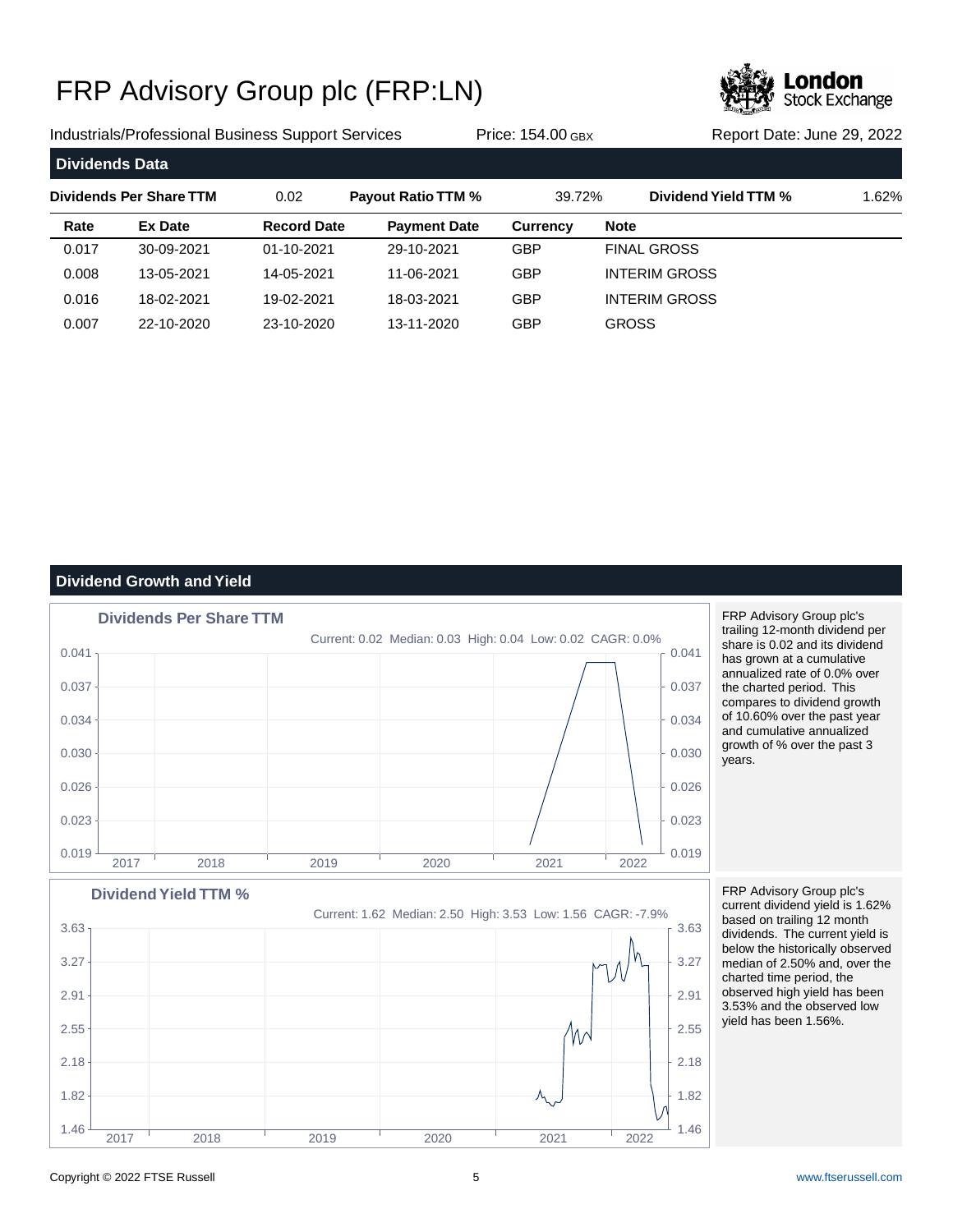

Industrials/Professional Business Support Services Price: 154.00 GBX Report Date: June 29, 2022

**ICB Subsector Peer Comparisons**









## **Price / EPS TTM Price / Book Value**



## **EPS 5-Year Growth Rate % Revenue 5-Year Growth Rate %**



Copyright © 2022 FTSE Russell 6 [www.ftserussell.com](http://www.ftserussell.com)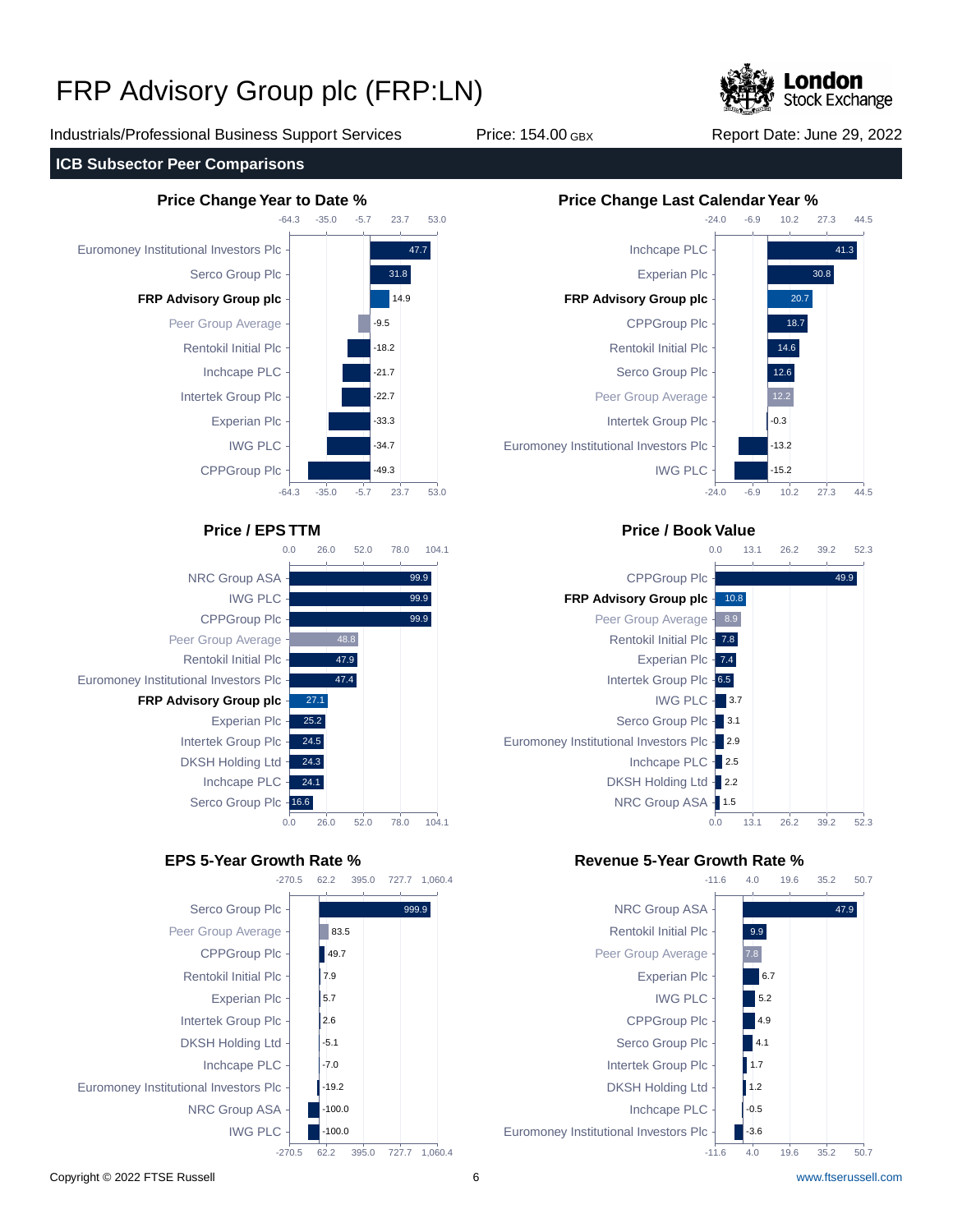### Industrials/Professional Business Support Services Price: 154.00 GBX Report Date: June 29, 2022

# **Stock Exchange**

### **Abbreviations:**

| <b>CAGR</b>   | - Cumulative annual growth rate.                                |
|---------------|-----------------------------------------------------------------|
| <b>EBIT</b>   | - Earnings before interest and taxes.                           |
| <b>EBITDA</b> | - Earnings before interest, taxes, depreciation & amortization. |
| <b>LFY</b>    | - Last fiscal year                                              |
| М             | - Million                                                       |
| <b>LON</b>    | - London Stock Exchange                                         |
|               |                                                                 |

### **Definitions:**

**Market Value** - Weekly Price times latest Shares Outstanding times any applicable ADR factor.

**Revenue** - Sum of the last four quarters of Revenues.

**Revenue Per Share** - Sum of the last four quarters of Total Revenue divided by Weighted Average Shares Outstanding.

**Operating EPS LFY** - EPS excluding non-recurring, non-operating items, fiscal year aligned TTM value.

60-Day Average Volume (000) - The average of the last 60 daily volume values in thousands of shares.

**Price 52-Week High** - The high closing price from the last 52 weeks of daily closing prices.

**Price 52-Week Low** - The low closing price from the last 52 weeks of daily closing prices.

**Price / 52-Week High** - Latest price divided by the high price from the past 52 weeks of daily closing prices.

**Price / 52-Week Low** - Latest price divided by the low price from the past 52 weeks of daily closing prices.

**50-Day Average Price** - Mean of last 50 daily closing prices.

**200-Day Average Price** - Mean of last 200 daily closing prices.

Price / 50-Day Average Price - Latest closing price divided by mean of last 50 daily closing prices, as a percentage.

**Price / 200-Day Average Price** - Latest closing price divided by mean of last 200 daily closing prices, as a percentage.

Relative Strength Index - Relative Strength Index or RSI measures the magnitude of gains over a given time period against the magnitude of losses over that period. The equation is RSI = 100 - 100 / (1 + RS) where RS = (total gains / n) / (total losses / n) and n = number of RSI periods. In this item, 14 days is used and one year of daily prices are considered. A value of 30 or below may imply oversold and 70 or above may imply overbought.

**Price Volatility** - The standard deviation of the last 20 days of daily closing prices.

Sharpe Ratio - The 5 year average of the excess monthly return over the risk - free rate(1 - month T - bill) over the 5 year standard deviation of the same series.

**Sortino Ratio** - The same calculation as the Sharpe Ratio but with positive excess returns set to zero for the standard deviation denominator, so only negative volatility weighs in.

**Dividends Per Share TTM** - Sum of the last four quarters of Dividends Per Share.

Payout Ratio - Dividends Per Share TTM divided by Operating EPS TTM.

**Dividend Yield TTM %** - Sum of the last four quarter of Dividends Per Share divided by Weekly Price.

**EBITDA** - Sum of the last four quarters of EBITDA (Operating Income + Depreciation & Amortization).

**Free Cash Flow** - Sum of the last four quarters Net Cash from Operations minus Capital Expenditures (Purchase of Property, Plant & Equipment), from the Cash Flow Statement.

**Book Value Per Share** - Total Common Equity last quarter divided by Shares Outstanding last quarter.

**Gross Margin %** - Sum of the last four quarters Gross Profit divided by the sum of the last four quarters Revenues.

**EBITDA Margin %** - Sum of the last four quarters EBITDA divided by the sum of the last four quarters Revenues.

**Pre-Tax Margin %** - Sum of the last four quarters of Earnings Before Taxes divided by sum of the last four quarters Revenues.

**Net Profit Margin %** - Sum of the last four quarters of Operating EPS divided by sum of the last four quarters Revenues Per Share.

**Return on Equity %** - Sum of the last four quarters of Operating EPS divided by the average of the last four quarters Book Value.

**Return on Capital %** - Sum of the last four quarters of Operating EPS divided by the average of the last four quarters Total Capital Per Share.

**Return on Assets %** - Sum of the last four quarters of Operating EPS divided by the average of the last four quarters Total Assets Per Share.

**Price / EPS TTM** - Weekly Price divided by the sum of the last four quarters of Operating EPS (capped at 99.9).

**Price / Sales** - Weekly Price divided by Revenues Per Share TTM.

**Price / Book Value** - Weekly Price divided by Book Value Per Share last quarter. Book Value Per Share is Total Common Equity last quarter divided by Shares Outstanding last quarter (capped at 49.9).

**Free Cash Flow Yield %** - Free Cash Flow Per Share TTM divided by Weekly Price.

Enterprise Value - Market Value plus Total Debt last year plus Preferred Equity last year minus Cash & Cash Equivalents last year.

**Enterprise Value / Sales** - Enterprise Value divided by the sum of the last four quarters of Revenue.

**Enterprise Value / EBITDA** - Enterprise Value divided by EBITDA TTM.

**Enterprise Value / EBIT** - Enterprise Value divided by trailing four quarters of Operating Income.

Enterprise Value / Free Cash Flow- Enterprise Value divided by the sum of the last four quarters of Free Cash Flow.

**Russell 1000 Index** - The largest 1,000 stocks by market cap, the index comprehensively covers the US large cap universe.

EPS 5-Year Growth Rate % is capped at 999.9%.

Revenue 5-Year Growth Rate % is capped at 999.9%.